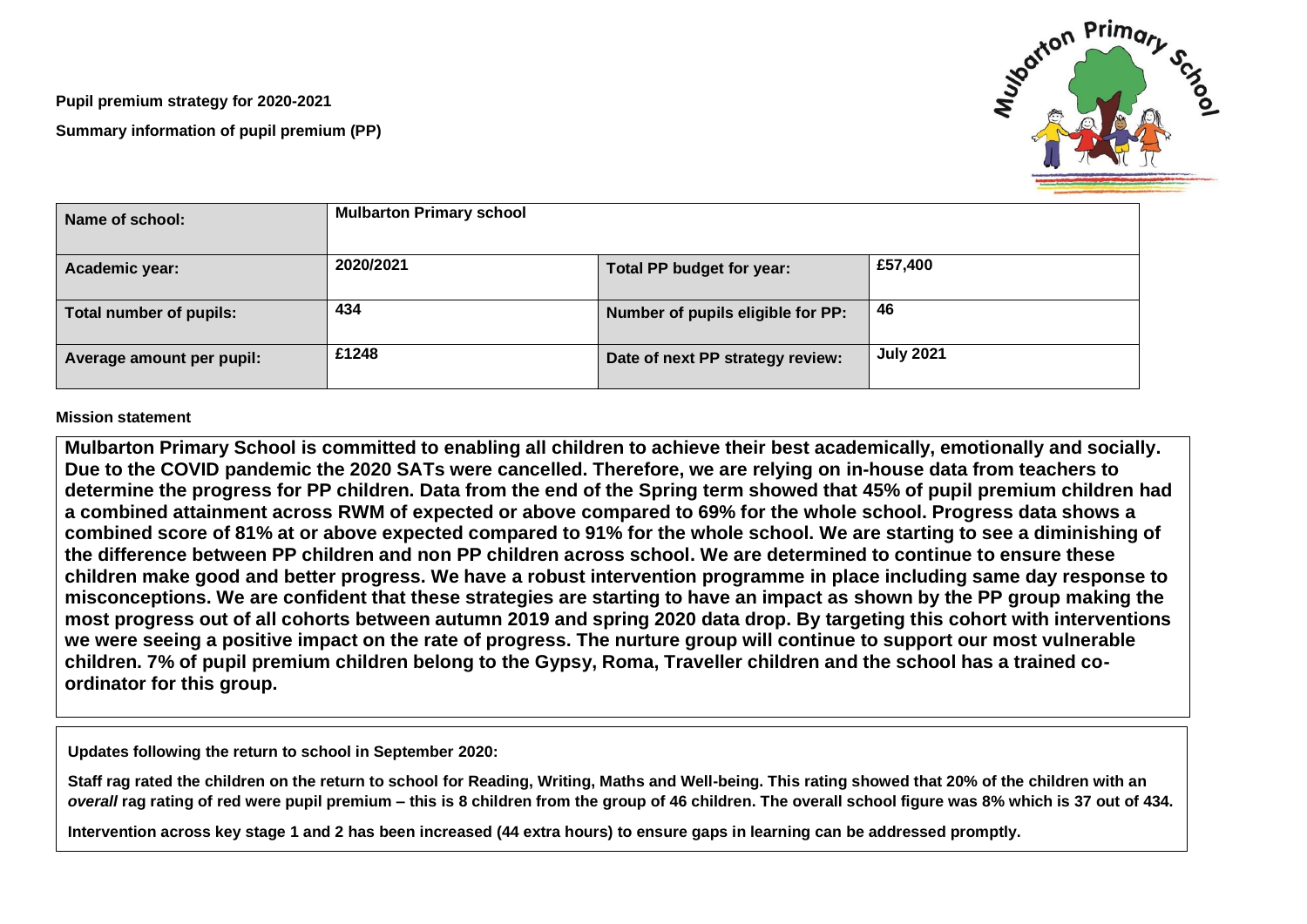## **Barriers to future attainment for pupils eligible for PP**

|           | In-school barriers:                                                                                                                                                            |
|-----------|--------------------------------------------------------------------------------------------------------------------------------------------------------------------------------|
| Α.        | Some PP children are not making sufficient progress to enable them to attain in line with their peers.                                                                         |
| <b>B.</b> | PP attainment in writing is not yet in line with peers as shown by in house data from Easter 2020 (38% PP, 62% whole school at expected<br>or better)                          |
|           | <b>External barriers:</b>                                                                                                                                                      |
| C.        | PP children have limited enrichment experiences owing to lack of attendance at extra-curricular clubs and peripatetic music lessons                                            |
| D.        | Some PP children (35%) display low levels of well-being following COVID lockdown as shown by our rag rating completed at the beginning<br>of the return to school in September |

## **Aims and outcomes**

|    | <b>Desired outcome:</b>                                                                                         | How this will be achieved:                                                                                                                                            |  |  |
|----|-----------------------------------------------------------------------------------------------------------------|-----------------------------------------------------------------------------------------------------------------------------------------------------------------------|--|--|
| А. | For PP children to make at least expected progress in reading,<br>writing and maths                             | PP children to access quality first teaching and targeted<br>intervention. Termly tracking to be in place                                                             |  |  |
| В  | Writing outcomes for those children with PP to be in line with peers                                            | As a priority PP children will be included in the regular COVID catch<br>up interventions.                                                                            |  |  |
| C  | For an increased number of PP children to be attending extra-<br>curricular clubs and peripatetic music lessons | All free places offered by providers are given to PP children. School<br>offers further free places on request to those children displaying<br>interest and/or talent |  |  |
| D  | Those PP children with SEMH needs to develop a toolkit of intrinsic<br>strategies                               | Attendance at Nurture and well-being interventions which are, class<br>based, small group and individual sessions.                                                    |  |  |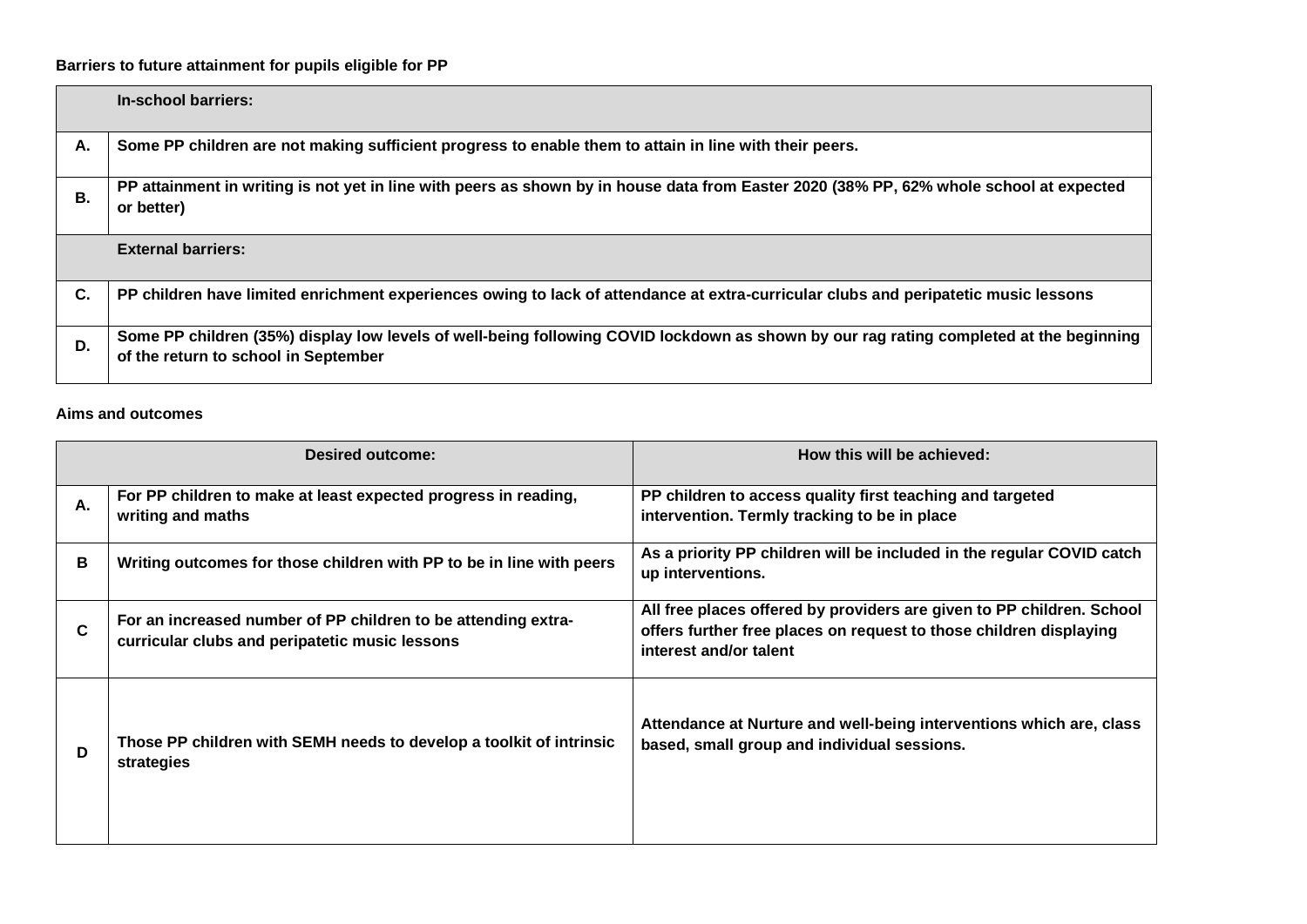|    | How improvement will be measured:                                                                            |
|----|--------------------------------------------------------------------------------------------------------------|
| А. | PP children to make progress in line with their peers as shown by termly data analysis                       |
| В. | Writing attainment and SPAG scores to be in line with peers as shown by termly data analysis.                |
| С. | Data showing increased numbers of PP children accessing extra-curricular clubs and peripatetic music lessons |
| D  | Monthly RAG rating and scaling introduced to measure impact.                                                 |

## **Planned expenditure**

| <b>Desired</b><br>outcome                                                                                | Action/approach                                                                                                                                                                                                   | What is the evidence and<br>rationale for this choice?                                                                    | How will you ensure it is<br>implemented well?                                                        | <b>Staff lead</b>    | <b>Budget</b> | <b>Review</b><br>date | <b>Outcomes</b>                                                                                                                                                                                                                                                                                                                                                                                             |
|----------------------------------------------------------------------------------------------------------|-------------------------------------------------------------------------------------------------------------------------------------------------------------------------------------------------------------------|---------------------------------------------------------------------------------------------------------------------------|-------------------------------------------------------------------------------------------------------|----------------------|---------------|-----------------------|-------------------------------------------------------------------------------------------------------------------------------------------------------------------------------------------------------------------------------------------------------------------------------------------------------------------------------------------------------------------------------------------------------------|
| A. For PP<br>children to<br>make at least<br>expected<br>progress in<br>reading,<br>writing and<br>maths | CPD for staff, VNET and cluster<br>meetings for English, Maths and<br><b>EYFS</b><br>Every class to have a dedicated<br>teaching assistant to run same day<br>individual intervention.<br>Year 6 Booster sessions | Evidence suggests that an<br>emphasis on quality first<br>teaching and targeted feedback<br>will support all pupils (EEF) | Careful selection of courses and<br>strategies to ensure best practice is<br>shared amongst all staff | <b>SLT and SENCO</b> | £25,000       | <b>July 2021</b>      | January 2021<br>lockdown had a<br>significant<br>impact - eg: no<br>v6 booster<br>sessions. VNET<br>network<br>meetings were<br>restarted<br>virtually during<br>the summer<br>term.<br>TAs ran daily<br>interventions as<br>appropriate to<br>needs of year<br>group cohorts.<br>In house data<br>for summer term<br>2021 shows that<br>children entitled<br>to PP funding<br>are still<br>achieving below |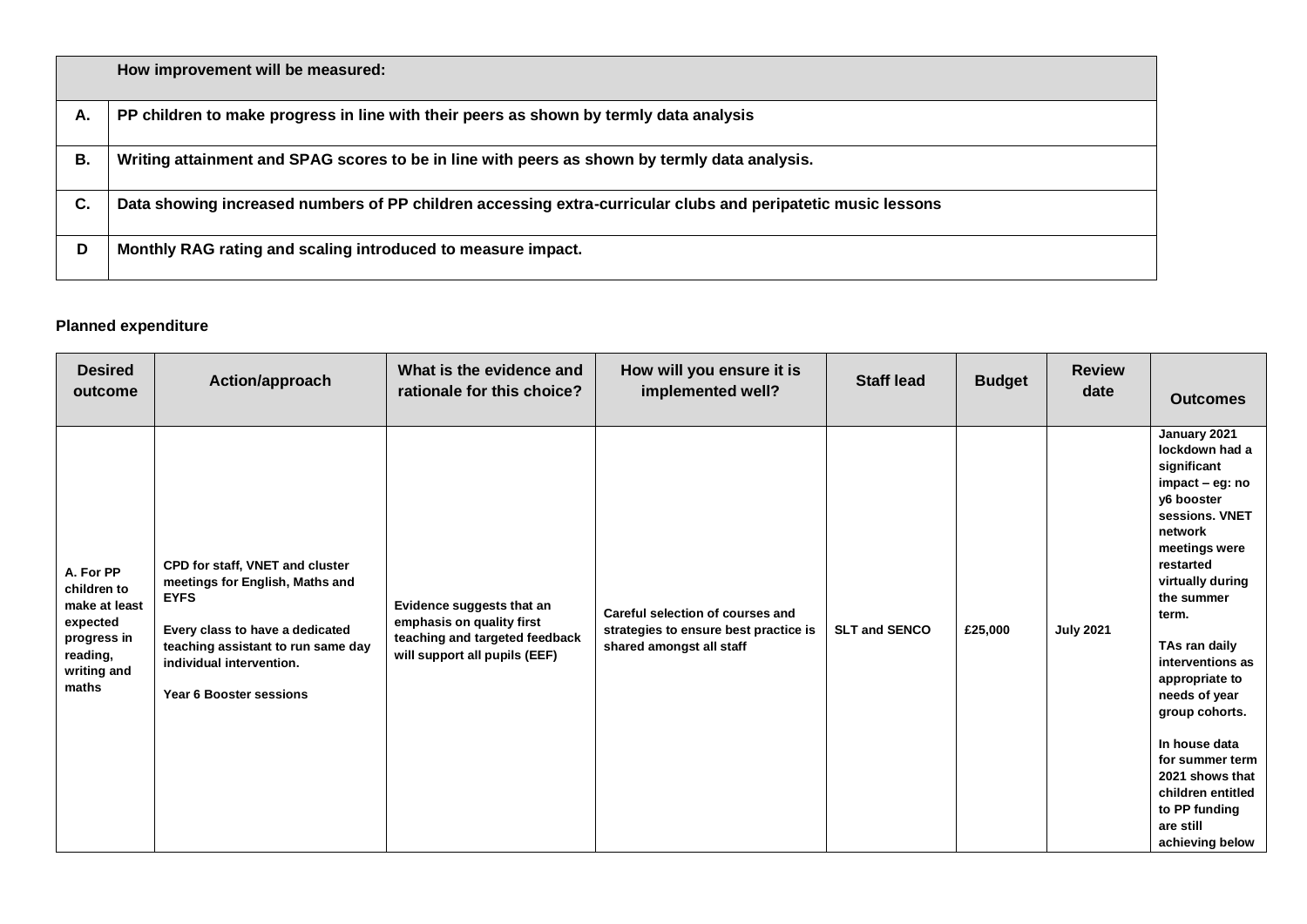|                                                                                                  |                                                                                |                                                                                                         |                                                                             |                                 |       |                  | whole school.<br>(31% Combined<br>R, Wr, M<br>compared to<br>whole school<br>52%) Although<br>the difference is<br>smaller than the<br>previous<br>academic year<br>by 5%,<br>demonstrating<br>that the gap is<br>closing.<br><b>Children entitled</b><br>to PP funding<br>have however<br>improved at a<br>much greater<br>rate than whole<br>school cohort<br>from the start of<br>the year in<br>Reading (17%<br>improvement in<br>attainment in<br>reading<br>compared to<br>whole school<br>cohort). |
|--------------------------------------------------------------------------------------------------|--------------------------------------------------------------------------------|---------------------------------------------------------------------------------------------------------|-----------------------------------------------------------------------------|---------------------------------|-------|------------------|-----------------------------------------------------------------------------------------------------------------------------------------------------------------------------------------------------------------------------------------------------------------------------------------------------------------------------------------------------------------------------------------------------------------------------------------------------------------------------------------------------------|
| <b>B.</b> Writing<br>outcomes for<br>those<br>children with<br>PP to be in<br>line with<br>peers | PP children to be given priority<br>intervention through the COVID<br>funding. | Evidence suggests that small<br>group, targeted intervention<br>impacts positively on outcomes<br>(EEF) | Teachers to select the children for<br>intervention and share this with SLT | <b>SLT and English</b><br>Leads | £2500 | <b>July 2021</b> | <b>During this</b><br>academic year,<br>88% of PP<br>children<br>received<br>intervention<br>and/or catch-up<br>compared to<br>63% of whole<br>school cohort.<br>While still<br>achieving at a<br>lower rate than<br>whole school                                                                                                                                                                                                                                                                         |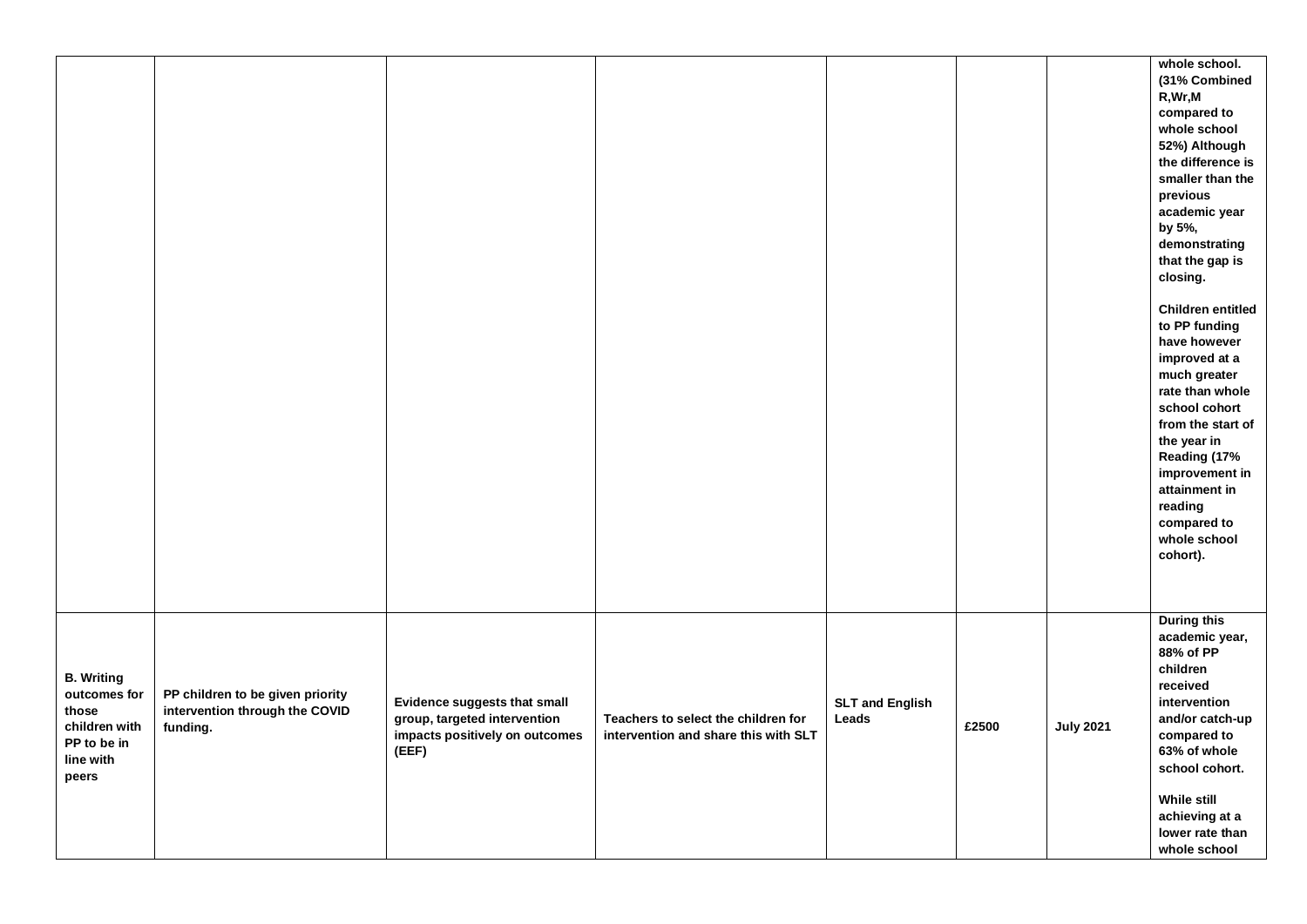|  |  |  | cohort, children         |
|--|--|--|--------------------------|
|  |  |  | entitled to PP           |
|  |  |  |                          |
|  |  |  | funding made a           |
|  |  |  | 5% improvement           |
|  |  |  | in writing               |
|  |  |  | attainment over          |
|  |  |  | the course of            |
|  |  |  | the year. Greater        |
|  |  |  | rate than whole          |
|  |  |  | school cohort.           |
|  |  |  |                          |
|  |  |  | <b>Children entitled</b> |
|  |  |  | to PP funding            |
|  |  |  | made a 9%                |
|  |  |  | improvement in           |
|  |  |  | <b>SPAG</b>              |
|  |  |  | attainment over          |
|  |  |  | the course of            |
|  |  |  | the year. Greater        |
|  |  |  | rate than whole          |
|  |  |  |                          |
|  |  |  | school cohort.           |
|  |  |  |                          |
|  |  |  | Therefore the            |
|  |  |  | gap in writing           |
|  |  |  | and SPAG                 |
|  |  |  | attainment is            |
|  |  |  | beginning to             |
|  |  |  | close.                   |
|  |  |  |                          |
|  |  |  | Interventions            |
|  |  |  | are closely              |
|  |  |  | matched to gaps          |
|  |  |  | in learning.             |
|  |  |  | <b>Strong</b>            |
|  |  |  | communication            |
|  |  |  | between adult            |
|  |  |  | delivering               |
|  |  |  | intervention and         |
|  |  |  | class teacher.           |
|  |  |  | Whole school             |
|  |  |  | Dyslexia training        |
|  |  |  | has increased            |
|  |  |  | staff confidence         |
|  |  |  |                          |
|  |  |  | and awareness.           |
|  |  |  | Wide range of            |
|  |  |  | strategies and           |
|  |  |  | resources are            |
|  |  |  | used to                  |
|  |  |  | overcome                 |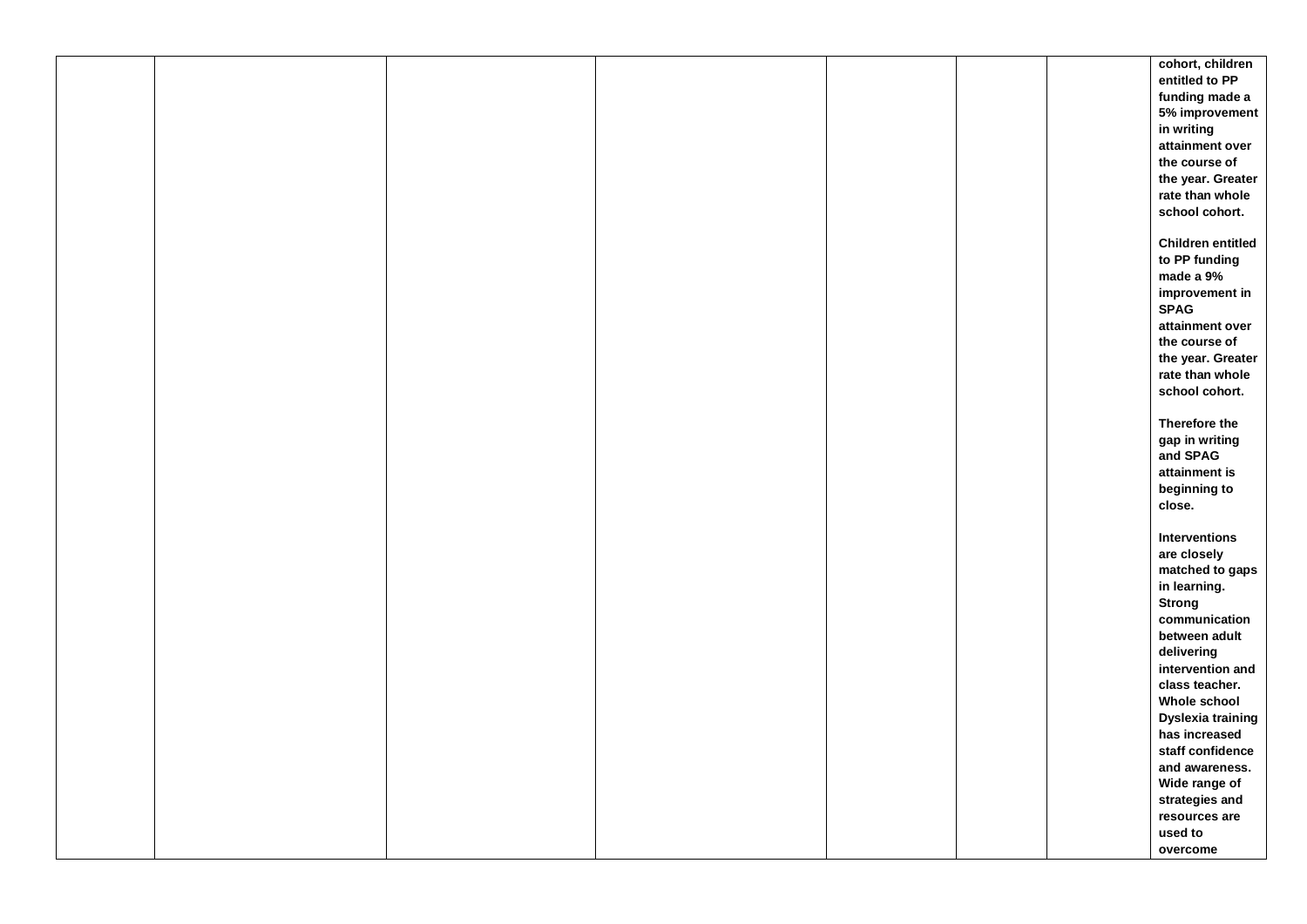|                                                                                                                                           |                                                                                                                                                                        |                                                                                                                                                                           |                                                                                                                                                                                                                                                                                          |                                     |         |                  | barriers to<br>learning.                                                                                                                                                                                                                                                                                                                 |
|-------------------------------------------------------------------------------------------------------------------------------------------|------------------------------------------------------------------------------------------------------------------------------------------------------------------------|---------------------------------------------------------------------------------------------------------------------------------------------------------------------------|------------------------------------------------------------------------------------------------------------------------------------------------------------------------------------------------------------------------------------------------------------------------------------------|-------------------------------------|---------|------------------|------------------------------------------------------------------------------------------------------------------------------------------------------------------------------------------------------------------------------------------------------------------------------------------------------------------------------------------|
| <b>C.Increased</b><br>number of PP<br>children to be<br>attending<br>extra-<br>curricular<br>clubs and<br>peripatetic<br>music<br>lessons | PP children to be allocated any free<br>places and for school to support<br>any requests on a case-by-case<br>basis.                                                   | <b>Enrichment activities enable</b><br>children to widen their<br>experiences of the world and<br>this has been shown to impact<br>on their life chances and<br>outcomes. | SLT to monitor the quality of the<br>provisions being offered by the<br>school and to gather pupil voice.                                                                                                                                                                                | <b>SLT</b>                          | £10,000 | <b>July 2021</b> | Free spaces<br>were taken up<br>by PP children<br>for rock steady.<br>There has been<br>a slight take up<br>of extra<br>curricula places<br>by PP children<br>but this needs to<br>be improved<br><b>RE: monitoring</b><br>of quality of<br>provision -<br>owing to covid,<br>we have moved<br>monitoring of<br>provision to AU<br>2021. |
| D For those<br>children with<br>well- being<br>needs to<br>develop a<br>toolkit of<br><b>intrinsic</b><br>strategies                      | The continued staffing of a Nurture<br>group and Relaxation lunchtime<br>club for vulnerable children.<br>Purchasing of life coach hours and<br>family matters support | Clear evidence that until<br>children's well-being needs are<br>met, learning will continue to be<br>affected                                                             | Trained staff, time to resource the<br>teaching and observe the children.<br>Use of the online Boxall profile to<br>determine the needs of the children.<br>Weekly life coach sessions for<br>identified children.<br>Weekly dance movement therapy<br>sessions for identified children. | <b>Inclusion HLTA</b><br><b>SLT</b> | £20,000 | <b>July 2021</b> | <b>Children entitled</b><br>to PP funding<br>made up 17% of<br>the cohort<br>accessing<br><b>Nurture</b><br>provision for the<br>summer term.<br>(This is a greater<br>proportion of PP<br>children than<br>12.5% PP across<br>whole school<br>cohort)<br><b>Improved staff</b><br>awareness and<br>wellbeing<br>resources in            |